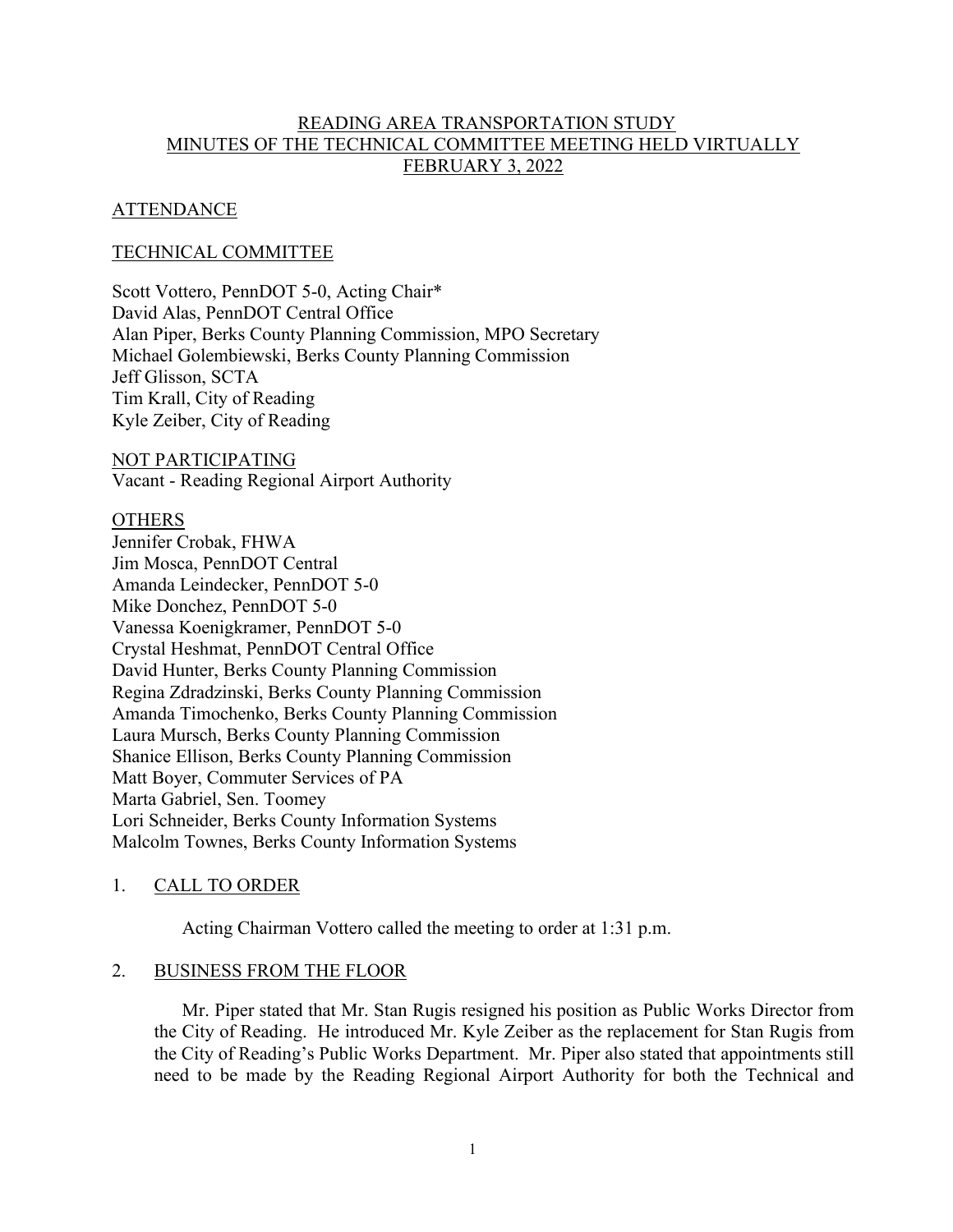Coordinating Committees. He also introduced Crystal Heshmet as our new planning liaison from PennDOT's Central Office.

## 3. REVIEW/APPROVAL OF MINUTES FROM THE JANUARY 6, 2022 TECHNICAL COMMITTEE MEETING

Acting Chairman Vottero asked if there were any questions or comments on the January 6, 2022 Technical Committee meeting minutes. There were no questions or comments.

MOTION: Mr. Golembiewski made a motion to approve the minutes from January 6, 2022, as presented. Mr. Piper seconded the motion and it passed unanimously.

## 4. PENNDOT REQUESTED AMENDMENTS/MODIFICATIONS TO FFY 2021-2024 TIP

Mr. Donchez gave an update on PennDOT's requested Amendments/Modifications to FFY 2021-2024 TIP from December 23, 2022 to January 25, 2022.

- There is one (1) Administrative Actions this will deal with covering increased costs for Final Design and advancing funds for acquisition services on a project.
- There is one (1) Statewide Administrative Action this involves shifting funds to adjust the cash flow for the I-78 Midway to Shartlesville project to align with the current let date for the project.
- There are no Amendments.

Mr. Piper stated that there were discussions yesterday regarding the Infrastructure Investment and Jobs Act (IIJA) additional funding. Mr. Piper explained that, when the IIJA passed last year, it was for a five-year period that included the current FFY 2022 as well as the four years of the Transportation Improvement Program (TIP) currently in development for FFY 2023-2026.

Additional funding in the amount of \$16.5 million will come into the region for the balance of FFY 2022. Mr. Piper stated that there will be \$800,000 for Safety; \$51,000 for CMAQ; and the remaining balance, which is just under \$16 million, is spread over Bridge and Highway programs. Acting Chairman Vottero stated that the funds are all in a Line Item at this time. They will be working to identify projects and assign the funds to those projects. Mr. Piper noted that this may have an impact on the TIP currently in development. As projects are advanced and added to the current TIP, projects programmed on the FFY 2023-2026 TIP will need to be realigned to fulfill the funding requirements. Acting Chairman Vottero said it will be a mix of new projects, balancing the out years and, hopefully, moving other projects up a year or so. No formal action is required at this time. This information will be reviewed at the next Technical Committee meeting in March 2022.

Ms. Leindecker asked Mr. Piper what the threshold is for an amendment. Mr. Piper said it is \$3 million. Mr. Mosca said that this is a good problem to have, but it is important to ensure we have time to identify growth from an eligibility standpoint by the funding categories, as well as by prioritization for the region in identifying the projects that should advance in FFY 2022.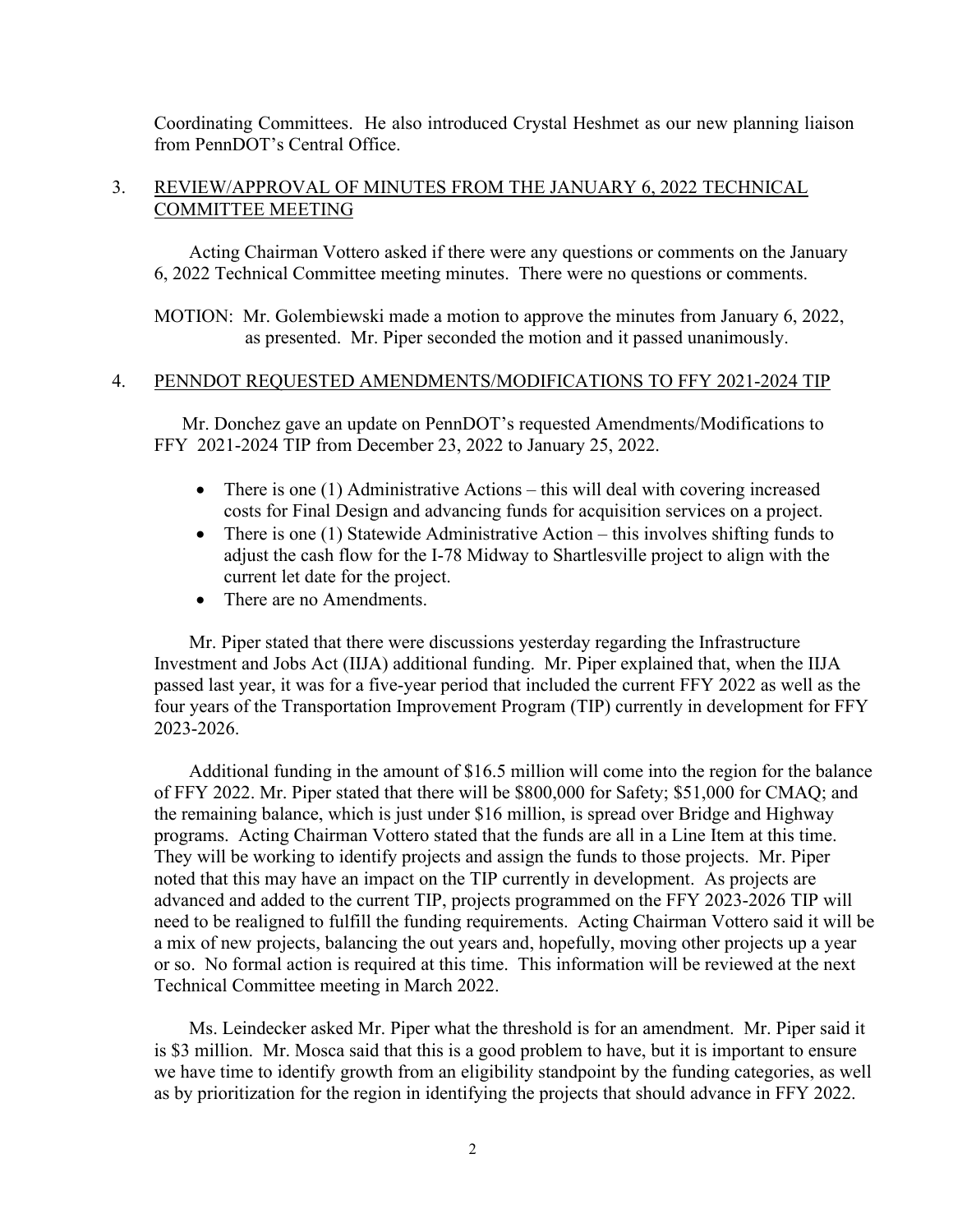It is appropriate to come back in March to address the potential additional projects. These actions must follow the TIP Memorandum of Understanding (MOU), and Program Management Committee (PMC) requirements just as with any other project.

Mr. Krall stated that we have been hearing about money for roads and bridges and for grants to municipalities. Does this batch of \$16 million apply? Mr. Piper said it is Federal money going through PennDOT. It is not discretionary money.

#### 5. UPDATE ON EASTERN PA FREIGHT ALLIANCE FREIGHT PLAN RFP

Mr. Piper said the draft Scope of Work is in its final phases. Lehigh Valley Planning Commission anticipates advertising on PennBid tomorrow. Assuming the draft request for proposals goes out, the schedule in place seems to indicate that we'll be ready to work our way through the review and hiring process in order to have a consultant on board by the May or June 2022 time frame. Once Mr. Piper receives the actual RFP, more details will be provided to the committee.

## 6. UPDATE/DISCUSSION ON FFY 2023-2026 TRANSPORTATION IMPROVEMENT PROGRAM DEVELOPMENT (Highway/Bridge and Transit)

Mr. Piper stated that the draft funding and project listings were distributed at the January meeting. At this point there are no changes to be made. As stated previously, once decisions are made regarding the use of the FFY 2022 IIJA funds, there may be some changes that will need to be made to the proposed FFY 2023-2026 project listing.

For projects that are on the TIP that have Air Quality status, we are making sure that all of those are coded correctly in order to start that process and progress it through the interagency review. Ms. Leindecker stated that a mini workshop needs to be set up between Planning staff and the District to input the new projects, if any, on the TIP. A field for Air Quality comments was added if we want to add more details regarding significance or eligibility for use of funds and/or conformity aspects. This is a new field in MPMS that information can be added to. Mr. Mosca stated that MPMS, their project management system for the draft TIP, is going to be locked down on February 21, 2022. If there are any questions regarding Air Quality Conformity/Analysis, feel free to reach out to Central Office and the District regarding projects on the draft TIP.

Mr. Mosca noted that when the MPMS system goes into lockdown, District staff no longer have the ability to make changes to projects in the system. There may be a short time frame after the lockdown that would allow Mr. Mosca to go in and adjust the TIP. When Mr. Mosca is locked out, upper management in the Program Center would have to make any adjustments. The reason is that reports need to be run statewide for projects when we look at obligations to meet performance targets at the statewide levels. Changes cannot be made to the MPMS and the TIP. Mr. Piper noted this was the prime reason to have this meeting today to ensure PennDOT and Planning staff are aware of what still needs to be done and the associated deadlines.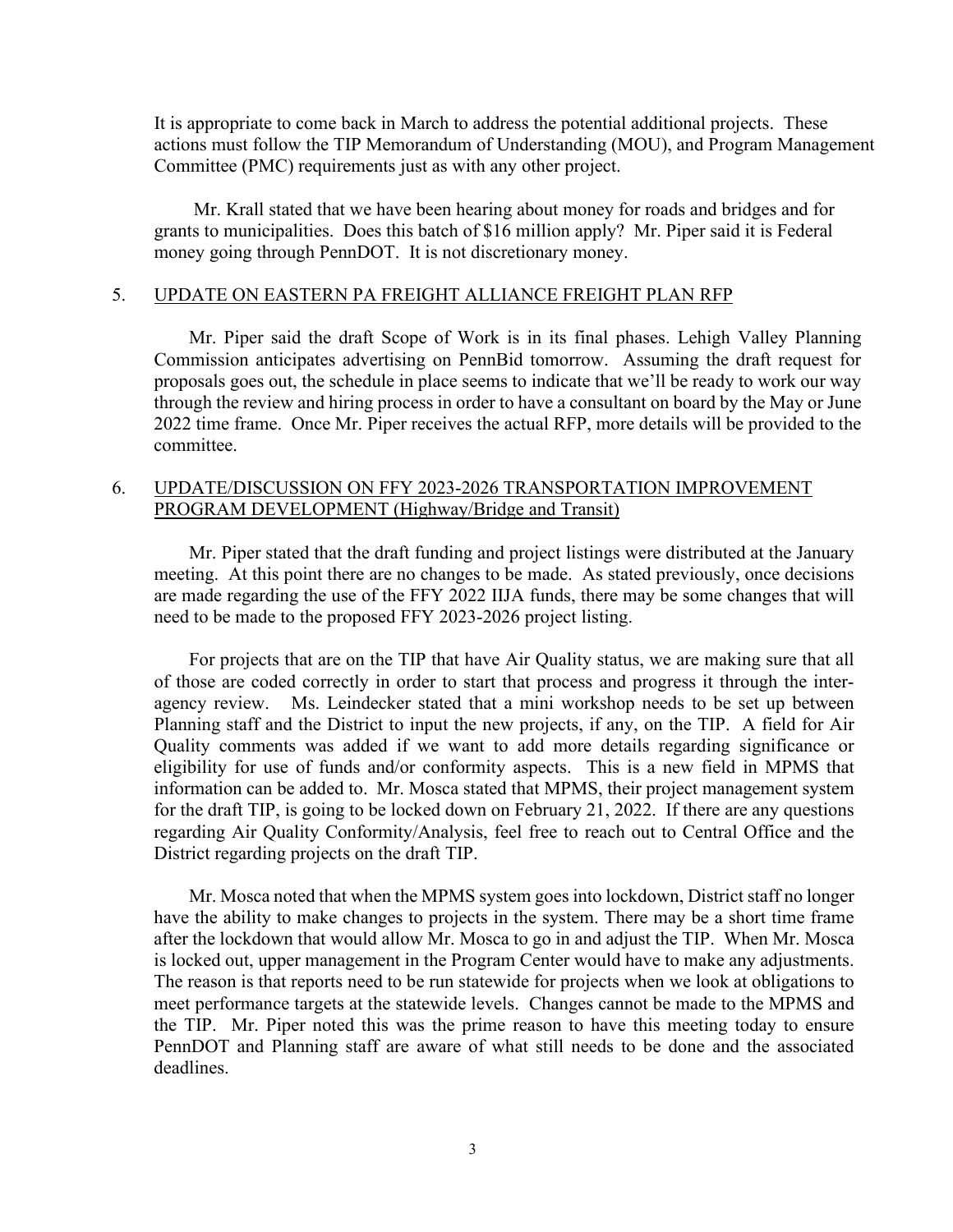Mr. Mosca also stated that they do need to put the Statewide Transportation Improvement Program (STIP) and other processes out for a 15-day public comment period as well. Mr. Piper said the draft FFY 2023-2026 TIP is scheduled for approval in July 2022. Mr. Mosca said that it goes back to the time frame they have to get everything together to go before the State Transportation Commission in early to mid-August. After that the STIP will be submitted to the federal planning partners to begin their review.

Mr. Piper stated that the July Coordinating Committee meeting is scheduled for the 2lst. We might need to have a joint meeting on July 7, 2022. That would give a few extra weeks to clean up the document in order to submit it on time.

### 7. UPDATE/DISCUSSION ON FFY 2023-2045 LRTP DEVELOPMENT

In conjunction with the TIP update, Mr. Piper stated that staff is also working to update the Long-Range Transportation Plan (LRTP). There are several sections that have been updated. Now that there is a project list, we are working on putting together mapping that goes along with the LRTP. That will allow us to proceed with some specific analysis regarding project impacts to environmental factors and the required Environmental Justice analysis. It also helps us update the performance measures sections and the overall Long-Range Transportation Plan. Mr. Piper said that he will send out a link to the draft sections that have been updated thus far. Staff will continue working on it for the next few months to complete the update to the draft FFY 2023-2045 LRTP.

Mr. Piper stated that for the LRTP, we are required to go through the Agency Coordination process. A big part of that is understanding what the project list is going to be, mapping the projects, and reviewing the projects for potential impacts to environmental resources. Once mapping and the environmental analysis is complete, a meeting will be scheduled for agency coordination with the District, Central Office and FHWA.

The TIP and the LRTP will advance through the same schedule. Mr. Piper stated that a formal commitment to the projects that are included on the draft listing in order to finalize documents will be brought to the committees in March. The draft documents would be completed and brought to the committees in May. Upon approval from the Technical and Coordinating Committees, the draft documents would go out for public review and comment in June. In July, it is anticipated that these documents will be formally adopted and submitted to the state and FHWA.

Mr. Glisson stated that there is nothing different for the FFY 2023 Transit TIP that was previously submitted. He does not think there is an impact on the LRTP. Mr. Piper stated two things needed from SCTA are the Financial Capacity section and the Transit Performance Measures section. Mr. Glisson asked if there is a time frame for this. Mr. Piper stated that the information is needed in April 2022 in order to incorporate that information into the draft document in May prior to releasing it to the public.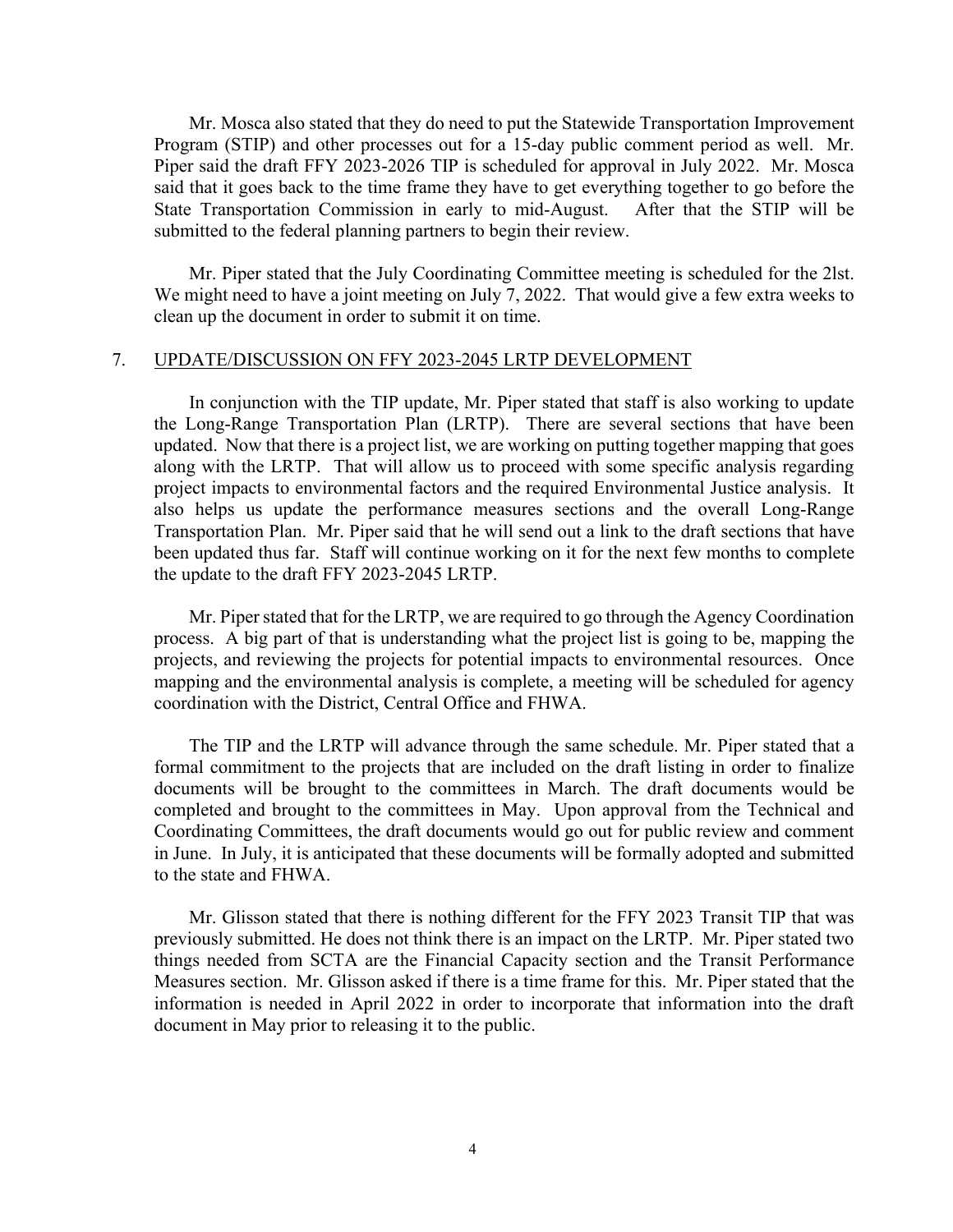## 8. REVIEW/RECOMMENDATION ON UPDATED BICYCLE AND PEDESTRIAN PLAN MAPPING

Mr. Golembiewski stated that, over the last 18 months, staff has been updating the mapping for the Bicycle and Pedestrian Transportation Plan. The Technical Committee was asked last month for a recommendation to the Coordinating Committee to adopt the new mapping as an official amendment to the existing Bicycle and Pedestrian Plan. At that meeting, Mr. Krall had requested more time to review the mapping. Mr. Krall stated that he did review the mapping. He said, for the record, the City of Reading currently has no official plan to make the recommended bicycle/pedestrian lane additions in the immediate future. The City would love to see it happen, but these are long-range ideas for future bicycle and pedestrian movement. Mr. Golembiewski stated just because they may be shown as a formal bicycle or pedestrian lane in a particular location, the text describes that, should a particular recommendation not work out at a particular location, alternatives would be supported by the plan.

MOTION: Mr. Piper made a motion to recommend these draft map updates to the Coordinating Committee for their approval as an amendment to the current Bicycle and Pedestrian Transportation Plan. Mr. Krall seconded the motion and it passed unanimously.

## 9. PENNDOT UPDATES ON BRIDGE PROJECTS

Acting Chairman Vottero gave an update on Bridge projects.

Mr. Piper said that there have been many discussions over the years trying to move these projects forward. We made good strides in advancing a lot of these projects. He is looking forward for the next few years when all of these projects start hitting the street.

#### 10. COMMUTER SERVICES UPDATE

Mr. Boyer stated that Ms. Michelle Schribbick is the new outreach person for Berks County. BCTV and the Berks County Community Foundation joined the program. There were meetings and events held with other businesses including EDSI Berks, Alvernia University, BCIU, East Penn/DEKA, Double Tree, First Energy, and the YMCA. Ms. Schribbick also attended the Berks Latino Work Force Development Job Fair. This fair helped the Latino community find people seeking work and workplace opportunities, especially where there are transportation barriers involved.

Mr. Boyer stated that 56 new people joined the Commute PA Program in January. That is the data base where people can log in, create a profile, track their green trips, and get rewards. He stated that there were 4,900 trips tracked in the system in January, which equates to approximately 130,000 miles not driven and \$76,000 saved.